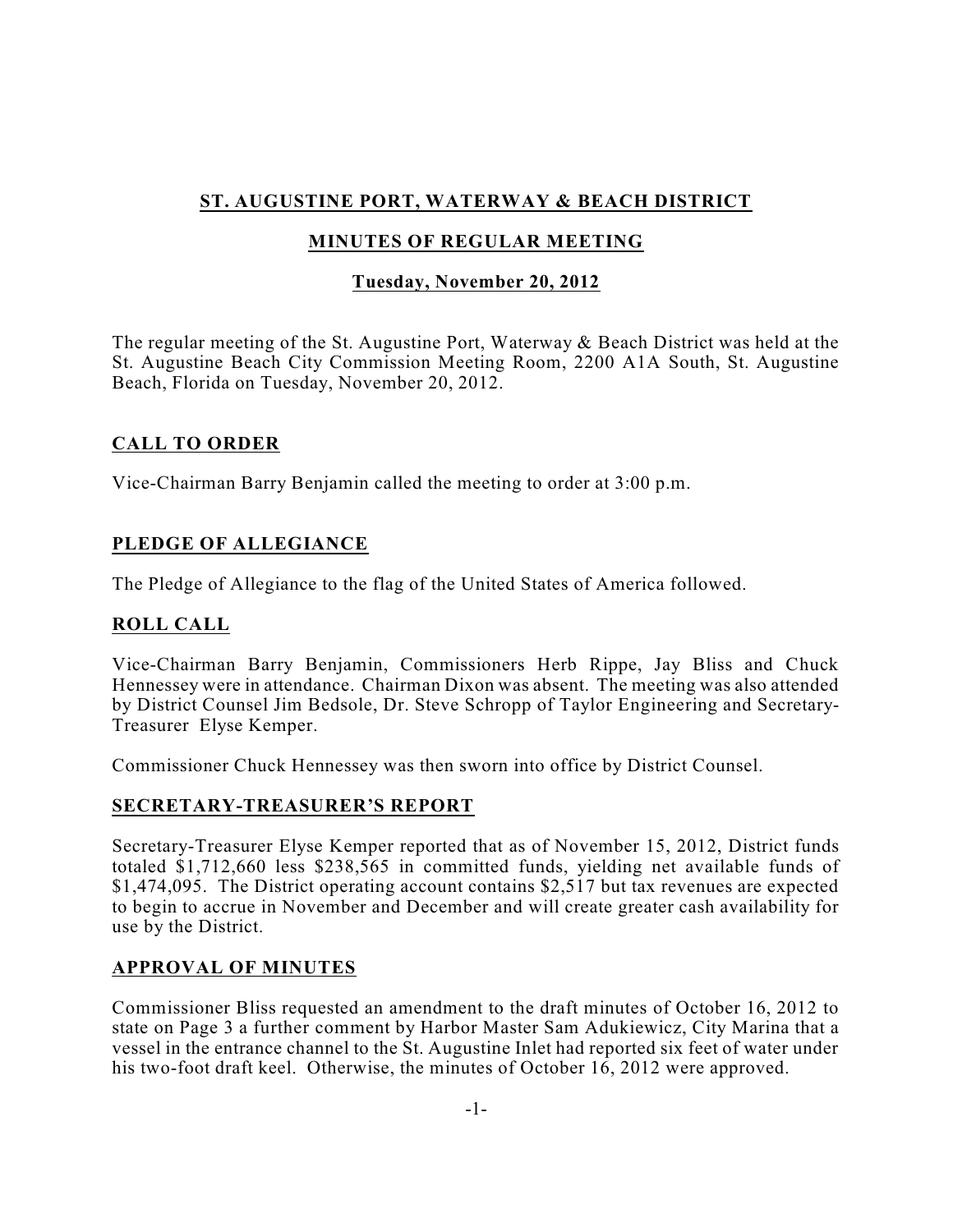# **ENGINEERING REPORT**

Dr. Steve Schropp delivered the report on behalf of Taylor Engineering. Dr. Schropp reported the Number 4 marker on Salt Run fell down and was recovered on the beach at Salt Run. Chairman Dixon authorized hiring Yelton Marine Construction to replace the marker.

Dr. Schropp said he recently had a telephone conference with Linda Ginn and FDEP officials regarding the permit for the Summer Haven River restoration. The last permit issue is the least tern nesting area which has developed there, but Dr. Schropp said the general attitude of the agency remains very positive toward granting the permit.

In response to questions by Vice-Chairmans Benjamin, Rippe and Bliss, Dr. Schropp said the permitting process may reach the notice of intent to issue stage by late January, 2013. He said possible relief funds from Hurricane Sandy would not help fund permitting but may yield aid for project costs, if anything. Also, dredging permits held by the City of St. Augustine for dredging Salt Run and the San Sebastian River may qualify for automatic extension.

#### **OLD BUSINESS**

#### **A. Dolphin Drive dredge update-Tim Ford**.

Jim Piggott, City of St. Augustine, addressed commissioners regarding the Dolphin Drive boat basin and confirmed the City holds an expired permit to dredge there. He said reviving the permit is definitely possible and that the contractor will need \$35,750 to dredge 1,555 cubic yards of sand from the mouth of the basin. He said the dredging in 2005 was in the basin itself and that the current funding would open the access to the basin to and from the Intracoastal Waterway.

#### **A motion was made by Vice-Chairman Benjamin, seconded by Commissioner Rippe, to approve the request.**

Commissioner Bliss asked whether any attempt had been made to obtain funding from the City or from the Florida Inland Navigation District. He said the District had a very small income and this represented a relatively large expense. He said the District should seek to cooperate with other funding sources. Mr. Piggott said the FIND grant process has closed for this year and that the City will bear the cost and expense of the application for a permit as well as management of the job.

Commissioner Hennessey asked whether the affected homeowners could contribute money to the project. Tim Ford responded the homeowners are paying for the 2005 project through a special tax assessment of \$1,200.00 per parcel each year until 2026. FIND said it could not pay for any of the project because it was outside the navigation channel.

Commissioner Rippe said he would like to support the request but was concerned because the District alone was paying for the project with ten percent of its entire budget for the year. Also, the project would not benefit the District community at large but only those living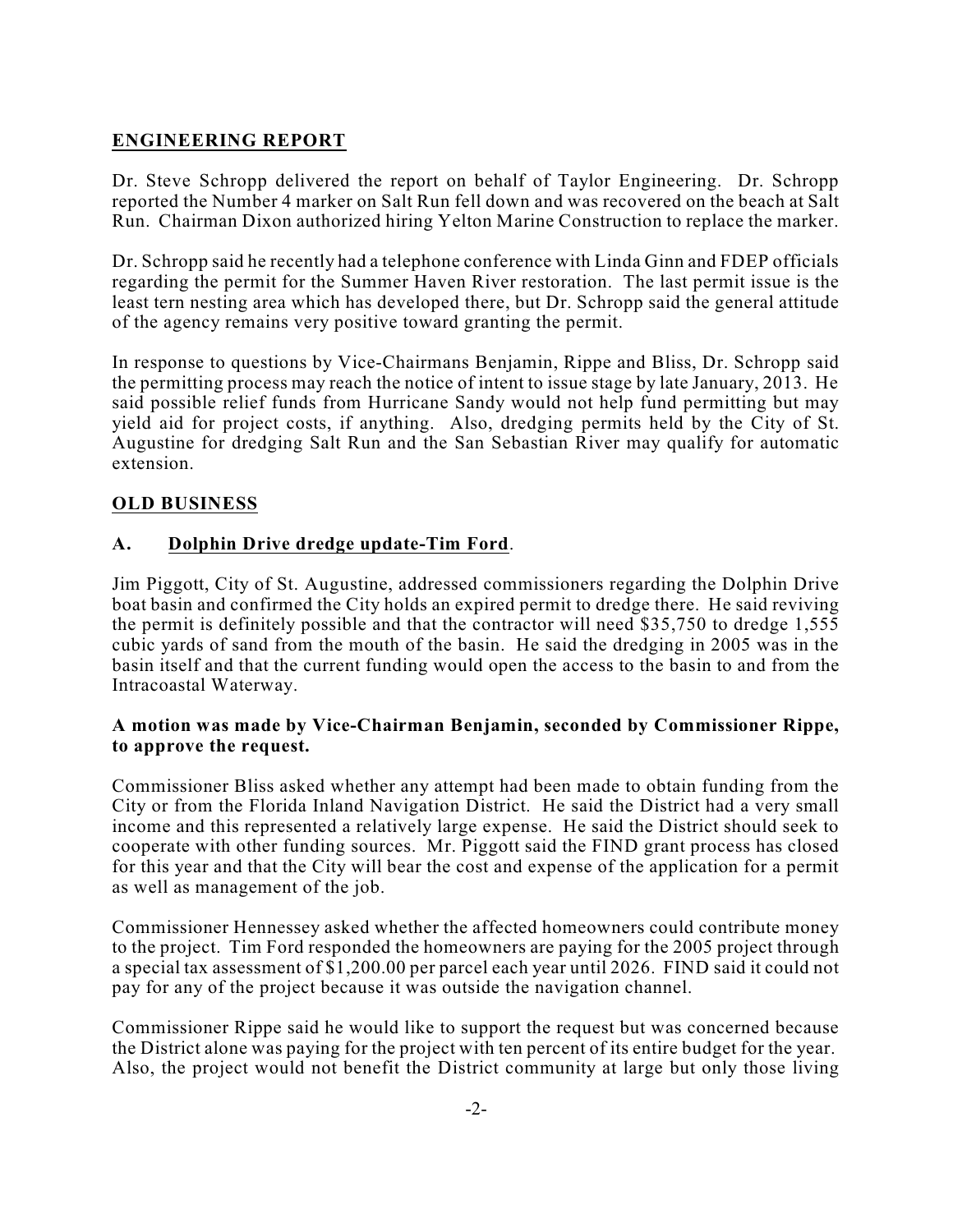adjacent to the project. Vice-Chairman Benjamin said very few people live on the Summer Haven River but the District is spending a lot of money to restore it and that the District funds less important causes, such as the Regatta of Lights and annual boat show.

Commissioner Bliss said he was concerned because this project would set a precedent for the District to dredge access to private waterfront properties. Mr. Ford said the basin is used by transient boaters for access to the local market and by nature tour operators for the viewing of wildlife. It is also used by fisherman and as a hurricane refuge for boaters.

**Vice Chairman Benjamin called for a vote on the earlier motion to approve the request by the City of St. Augustine for \$35,750 to fund dredging the Dolphin Drive basin. The motion passed unanimously.**

#### **B. Feasibility Cost Share Agreement of September 8, 2000 - Dr. Steve Schropp.**

District Counsel Jim Bedsole reviewed the recent request by the U.S. Army Corps of Engineers for reimbursement of cost sharing funds from the District based on a 2000 contract for a feasibility study of Salt Run. He said the Corps had requested over \$39,000 but this could be offset with District expenses and adjusted downward to \$23,715. Dr. Schropp said the District and Taylor Engineering have sufficient documentation to obtain the matching funds discount. Mr. Bedsole said authorizing this expenditure would require a budget amendment.

**A motion by Vice-Chairman Benjamin, seconded by Commissioner Rippe to approve a budget amendment authorizing payment of \$23,715 to the US. Army Corps of Engineers pursuant to the Salt Run Feasibility Study Agreement dated September 8, 2000, passed by a vote of 3 to 1 with Commissioner Bliss voting against.**

#### **NEW BUSINESS**

Commissioner Rippe said the National Oceanic and Atmospheric Administration (NOAA) is considering performing a depth survey of the St. Augustine Inlet, Matanzas Bay and San Sebastian River in the next few months. According to Commissioners Rippe and Hennessey, the survey will cover from north of the 312 Bridge, up the San Sebastian River to King Street, and out the Inlet. Commissioner Bliss added that the Coast Guard had forwarded a request from NOAA for information on the economic impact of local waters.

Bob Masterson, 164 Pelican Reef Drive, said he had spoken to a NOAA officer and offered to place a tide gauge on his dock in the Matanzas Bay. He said tidal data is always vital in marine surveys to ensure accurate depth measurement.

#### **PUBLIC COMMENT**

Officer Mike Pedonti, FWC, said he located the owner of a boat north of Robinson Creek and gave him twenty (20) days to refloat the vessel. To date, the owner has done nothing to remedy the problem. He said there is also a large steel barge beached in the Summer Haven area which was abandoned by a contractor. He said a court citation was issued and a date has been set.